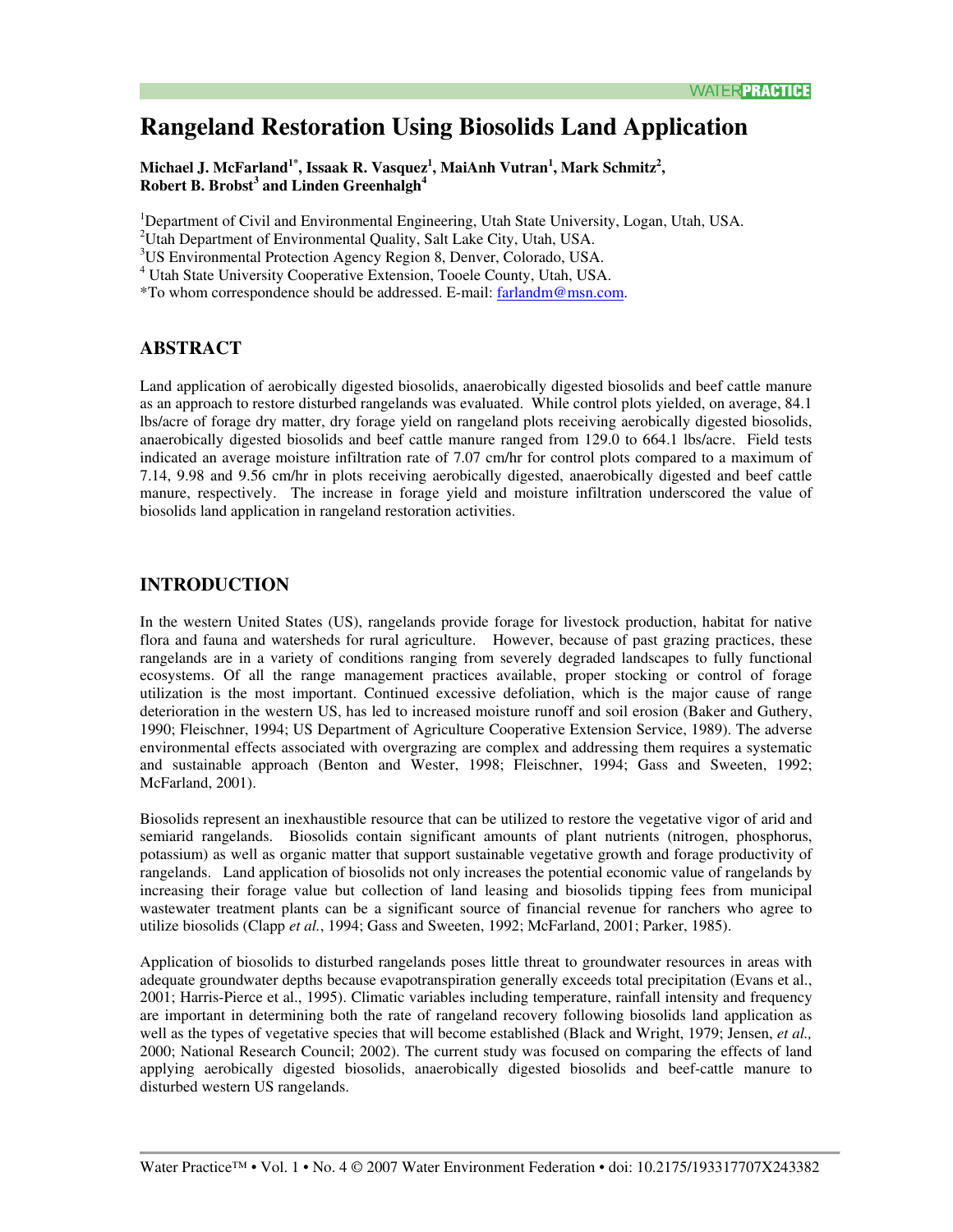### **METHODOLOGY**

Biosolids and beef cattle manure were surface applied at various rates on 1/3-acre test plots separated by buffer strips on private rangeland located in Skull Valley, UT. A control plot served as a treatment performance baseline and received no organic amendments (biosolids or beef cattle manure).

The agronomic rate for the surface application of biosolids and beef cattle manure was determined based on the assumption that a healthy rangeland would exhibit an annual nitrogen requirement of 150 lbs of nitrogen per acre (Natural Resources Conservation Service; 2000). The nitrogen-based agronomic rates for biosolids and beef cattle land application were estimated using Equation 1. Since an operational goal of the current study was to evaluate management practices that would reduce the overall costs of rangeland restoration activities, no tilling, irrigation and re-seeding occurred at the rangeland test sites. Moreover, to reduce energy and equipment operational costs, it was decided to evaluate the benefits of applying a large one-time application of biosolids and beef cattle manure to the disturbed rangeland sites. The organic amendments were surface applied at ten times  $(10X)$ , five times  $(5X)$  and one time  $(1X)$  the estimated agronomic rate.

#### **Environmental Sampling Design**

A statistical inference approach was utilized to draw scientifically defensible conclusions regarding the benefit of land applying various organic amendments to restore disturbed rangelands. Application of statistical inference requires that field samples be selected at random. To facilitate the selection of random samples, each of the 1/3-acre test plots was divided into one hundred forty four (144) sections (i.e., subplots) having physical dimensions of 10 feet by 10 feet (i.e., 100 ft<sup>2</sup>). During field sampling, six (6) 10 feet by 10 feet subplots from each 1/3 acre test plot were sampled for forage and soil properties. The mean value for each parameter of interest was estimated using data from all subplots of a particular treatment.

Agronomic Rate 
$$
\left(\frac{\text{tons}}{\text{acre}}\right) = \frac{\text{adjusted nitrogen fertilizer requirement } \left(\frac{\text{lbs N}}{\text{acre}}\right)}{\text{plant available nitrogen perton of biosolids/ manufacture } \left(\frac{\text{lbs N}}{\text{ton}}\right)}
$$
 (1)

$$
= \frac{\text{ANR}\left(\frac{\text{lbs N}}{\text{acre}}\right)}{\left(\text{NO}_3\right) + \text{K}_v \bullet \left(\text{NH}_4\right) + \text{K}_{\min} \bullet \left(\text{N}_o\right)}
$$

Where

- $ANR -$ Adjusted nitrogen fertilizer requirement (crop nitrogen requirement minus nitrate plus ammonia content found in soil) – (lbs  $N/acre$ )
- $NO<sub>3</sub>$  nitrate concentration in biosolids (lbs N/ton)
- $NH<sub>4</sub>$  ammonia concentration in biosolids (lbs N/ton)
- $N_0$  organic nitrogen concentration in biosolids (total nitrogen content found in biosolids minus nitrate plus ammonia content)
- $K_{v}$  volatilization factor (McFarland, 2001)
- organic nitrogen mineralization rate (McFarland, 2001)  $K_{\text{min}}$ -

#### **Forage Sampling**

To estimate the effect of land application of the biosolids and beef cattle manure on forage growth, vegetation from each of the subplots as well as the control test plot were sampled. Forage yields were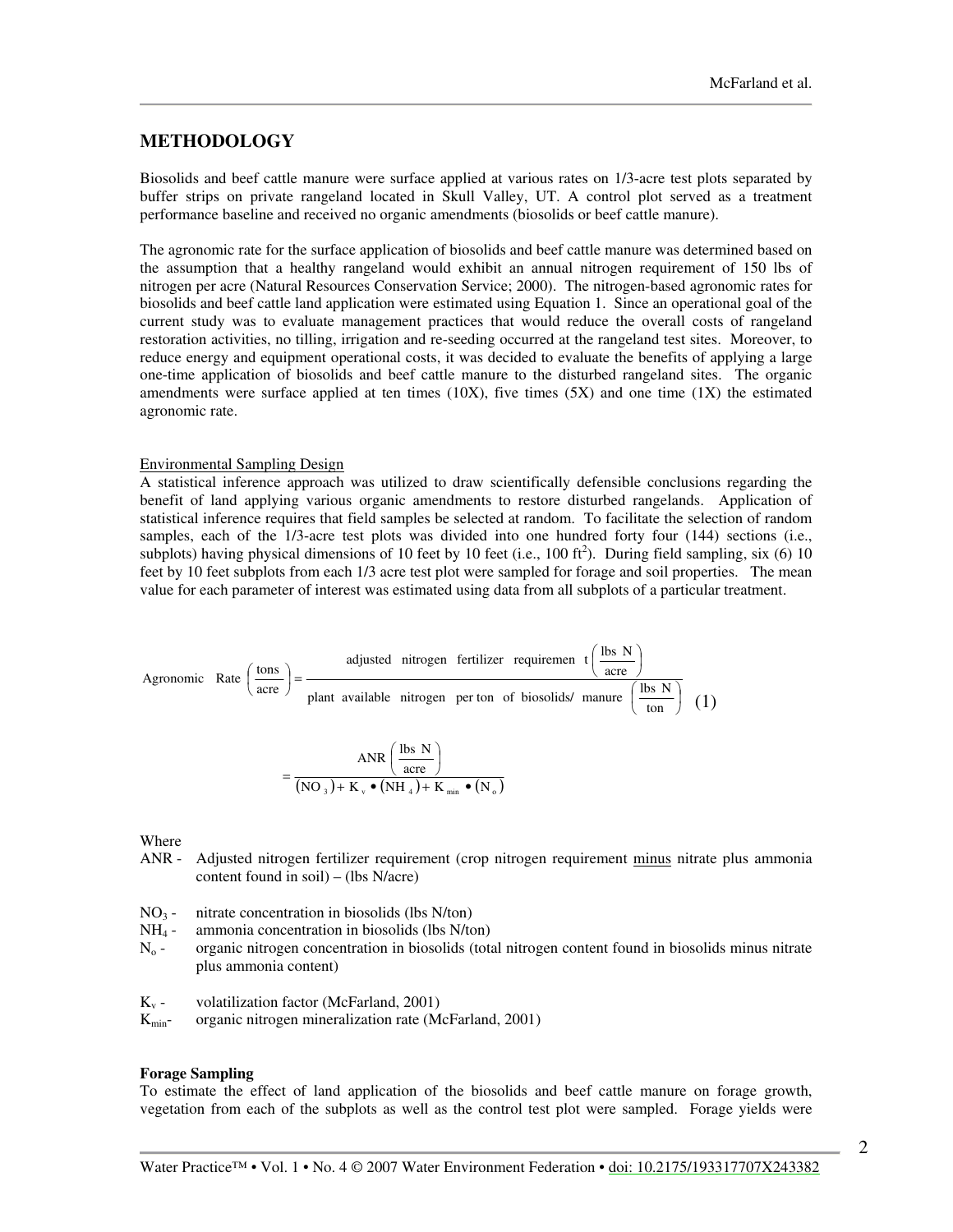Rangeland Restoration Using Biosolids Land Application...

determined by collecting forage using a standard gas powered lawn mower. The entire 100  $\text{ft}^2$  test plot sections were mowed during forage sampling. The harvested material was collected in plastic bags and weighed on site to obtain an estimate of the forage yield. For every test plot, the results from statistically analyzing the six (6) mowed 100  $ft^2$  sections was used to generate a mean wet-weight forage yield (lbs/acre). To convert wet weight to dry weight, three (3) forage samples taken from each treatment site were dried at 103 °C for two hours to establish a dry weight value. The estimated ratio of dry weight to wet weight was used to determine dry-matter forage yield values.

### **Estimating Forage Nutritional Value**

In evaluating the impact of biosolids land application on forage nutritional value, three (3) parameters are of particular importance: crude protein, relative feed value and the animal stocking rate. Crude protein is a measure of the amount of nitrogen in a forage crop. Crude protein is estimated by multiplying the total nitrogen content by a constant, 6.25 (Stokes and Prostko, 1998; National Research Council, 1984). The value of the constant is based upon the assumption that forage protein contains approximately 16% nitrogen (by weight).

Relative feed value (RFV) is an index used to compare forage quality to the feed value of alfalfa (Belyea et al., 2005; Jeranyama et al., 2004; National Research Council, 1984). RFV is used to determine how well forage will be consumed and digested. Two important parameters whose value impacts the RFV level are the forage's acid detergent fiber (ADF) and neutral detergent fiber (NDF) contents (National Research Council, 1984). ADF reflects the content of cellulose and lignin in forage and is closely related to digestibility. Equation 2 illustrates the relationship between ADF and digestible dry matter (DDM).

% DDM =  $88.9 - (0.779 \cdot \%ADF)$  (2)

Where **DDM**  $-$  digestible dry matter  $(\%)$ **ADF**  $-$  acid detergent fiber  $(\%)$ 88.9 - empirical constant 0.779 - empirical constant

NDF is an estimate of the total fiber content and reflects the bulkiness of forage. The relationship between NDF and dry matter intake (DMI) is given by Equation 3.

$$
\%DMI = \frac{120}{\%NDF} \quad (3)
$$

Where

 $-$  dry matter intake  $(\%)$ DMI **NDF** - neutral detergent fiber  $(\%)$ 120 - empirical constant

Once the value of DDM and DMI are estimated, the RFV can be estimated using Equation 4.

$$
RFV = \frac{\%DDM \bullet \%DMI}{1.29} \quad (4)
$$

Where **RFV** - relative feed value **DDM**  $-$  digestible dry matter  $(\%)$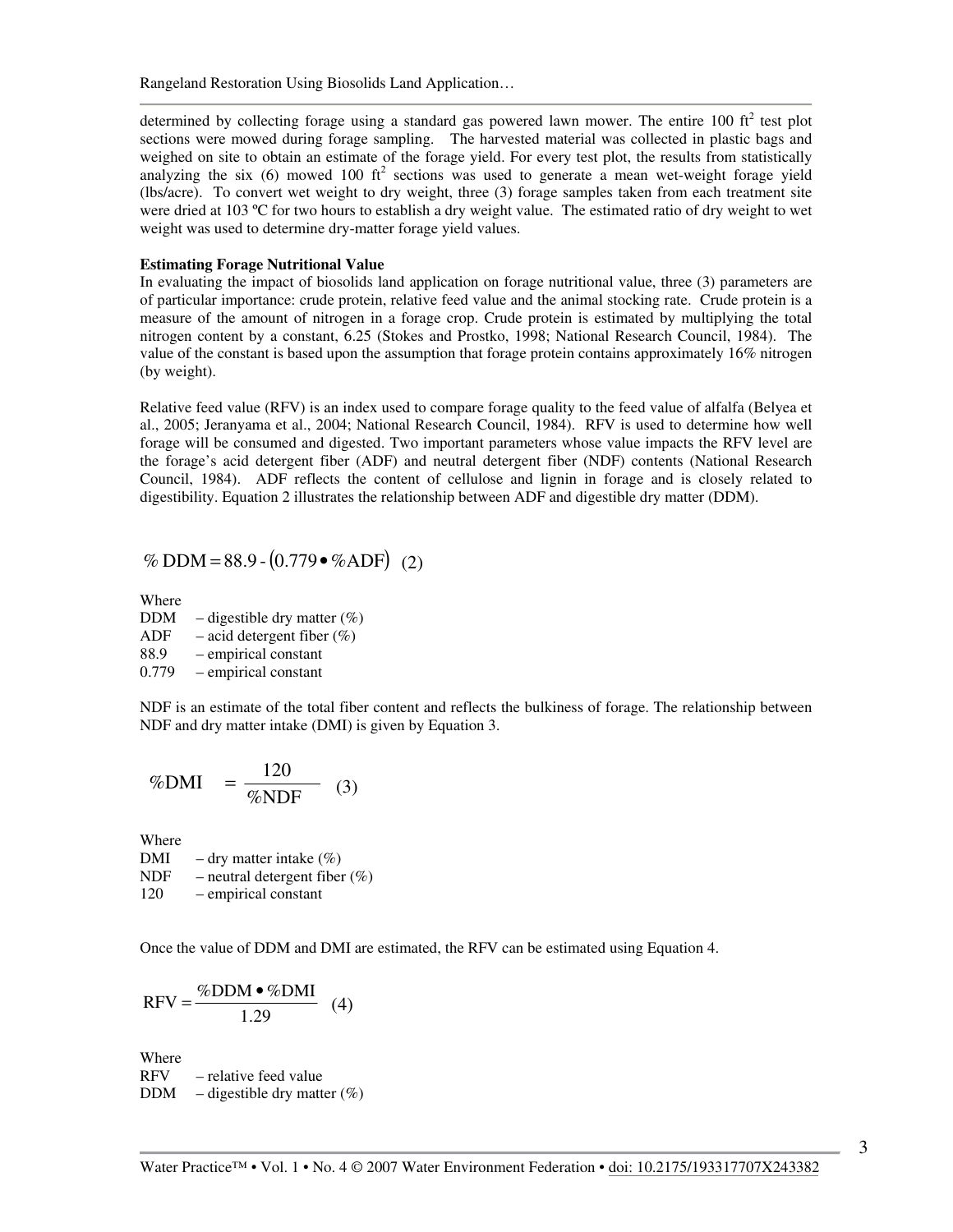$-$  dry matter intake  $(\%)$ DMI 1.29 - empirical constant

In general, a healthy rangeland has forage with a RFV of between 110 and 125. However, for lactating animals, an RFV of at least 140 is desirable (National Research Council; 1984). It should be noted that RFV does not explicitly account for the protein content of the forage. Therefore, the protein content should be considered together with RFV when evaluating forage quality.

Stocking rate is an estimate of the number of animals that a parcel of land can nutritionally support during a grazing season. It is normally assumed that one animal unit (1,000 lb beef cow) has a daily feed requirement of twenty six (26) pounds of dry matter forage. Therefore, over a four month grazing season (120 days), one animal unit requires approximately 3,120 lbs of dry matter forage. From this forage matter requirement, the stocking rate can be determined.

#### **Soil Sampling**

Deep soil sampling consisted of taking soil samples at 0.75, 2, 3, 4 and 5 foot depths below the ground surface (bgs) in each of the six (6) test plot sections. Soil chemical parameters that were analyzed included: 1) nitrate, 2) ammonia, 3) available phosphorus, 4) electrical conductivity (EC), 5) sodium adsorption ratio (SAR) and 6) pH. All soil samples were collected in glass sampling vials and transported to the Utah State University (USU) Soils Testing Laboratory for chemical analysis using standard analytical methods (Gavlak et al., 2003; Keeney and Nelson, 1982).

#### **Moisture Infiltration**

Moisture infiltration was determined using minidisk infiltrometers (Figure 1). The minidisk infiltrometer consists of two chambers that maintain constant hydraulic communication. The minidisk infiltrometer, which has an outside radius of 1.6 cm, maintains a suction of two  $(2)$  cm water pressure. The volume of moisture, which was drawn from the bottom of the infiltrometer through a porous stainless steel sintered disk, was estimated in real-time as a change in pressure. Equation 5 was used to convert pressure change (recorded as a voltage) into a water depth.

$$
Vol.(t) = Vol\_used - \left[ (Volts(t) - Volts\_min) \bullet \left[ \frac{Vol._used}{(Volts\_max - Volts\_min)} \right] \right] (5)
$$

Where

| Vol. (t)    | - depth of water infiltrated after a specific time                   |
|-------------|----------------------------------------------------------------------|
| Vol. used   | - depth of water used in the minidisk infiltrometer                  |
| Volts $(t)$ | - voltage at a specific time                                         |
| Volts max   | - maximum voltage that the datalogger reads at the beginning of test |
| Volts min   | - voltage when minidisk infiltrometer is empty                       |

At each subplot, four (4) minidisk infiltrometers were operated simultaneously. The four minidisk infiltrometers were connected to a datalogger in order to collect and generate a single (average) moisture infiltration rate.

 $\overline{4}$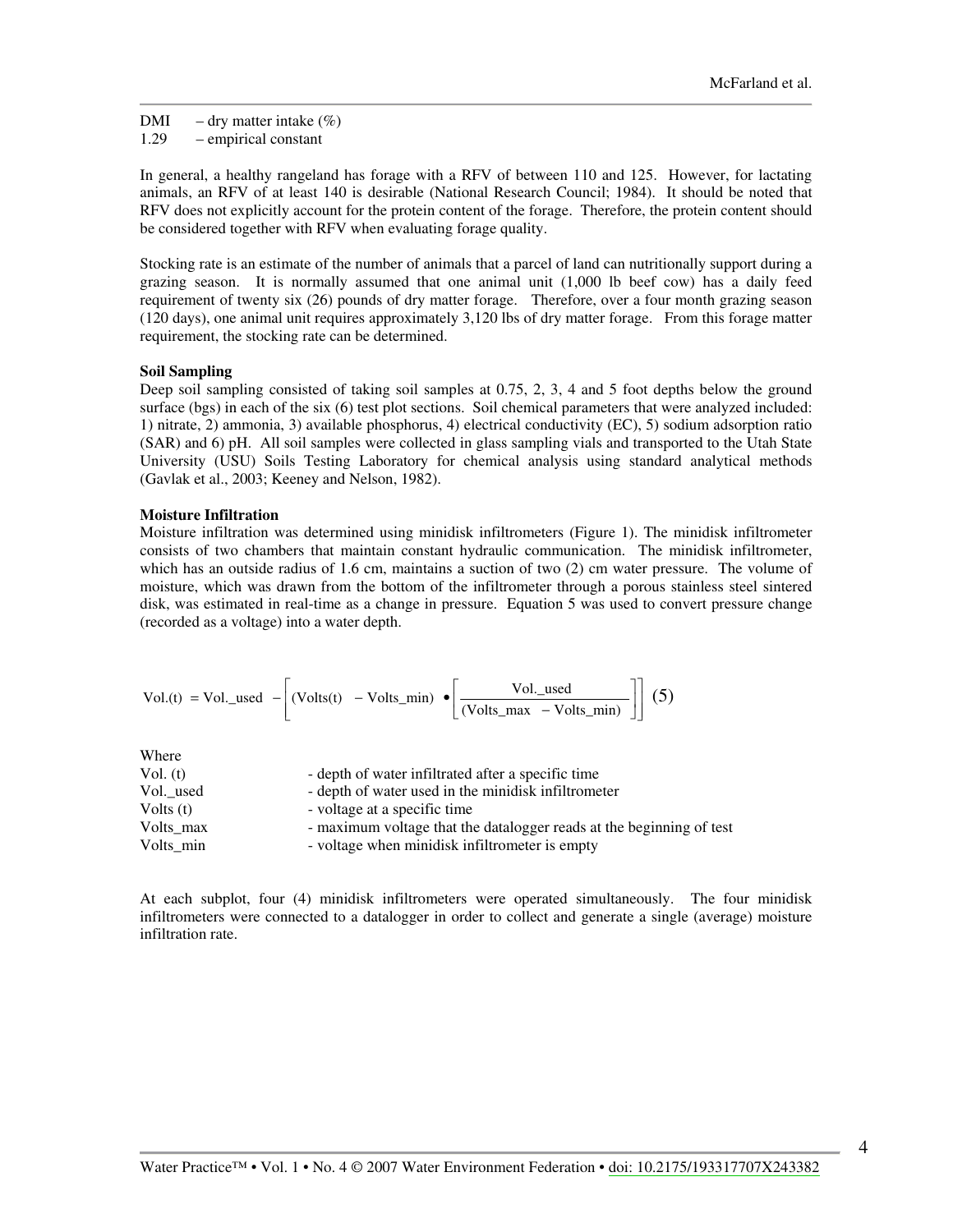Rangeland Restoration Using Biosolids Land Application...



Figure 1 - Diagram of Minidisk Infiltrometer

## **RESULTS**

Table 1 provides a summary of the soils data taken at three (3) separate locations within the rangeland test site. Evaluation of the background soils data indicated that the soils were alkaline, saline and sodic. Moreover, nitrate concentrations were significant throughout the soil profile, an observation that was consistent with the fact that the site was employed as a concentrated animal holding area.

| Sa             | De                                                                                                                                         | p              | T          | <b>Nitr</b> | Amm   | $\bf{E}$       | S  |  |  |  |
|----------------|--------------------------------------------------------------------------------------------------------------------------------------------|----------------|------------|-------------|-------|----------------|----|--|--|--|
| mpl            | pt                                                                                                                                         | H              | ot         | ate         | onia  | C              | A  |  |  |  |
| A <sub>1</sub> | 0.7                                                                                                                                        | 7              | 0.         | 26.7        | 6.86  |                | 6. |  |  |  |
| A2             | 2                                                                                                                                          | 7              | 0.         | 107.        | 9.00  | $\overline{2}$ | 15 |  |  |  |
| A3             | 3                                                                                                                                          | 7              | 0.         | 135.        | 6.33  | 4              | 40 |  |  |  |
| A4             | $\overline{4}$                                                                                                                             | $\overline{7}$ | 0.         | 146.        | 9.44  | $\overline{4}$ | 54 |  |  |  |
| A5             | 5                                                                                                                                          | $\overline{7}$ | $\theta$ . | 146.        | 10.4  | 3              | 53 |  |  |  |
|                |                                                                                                                                            |                |            |             |       |                |    |  |  |  |
| B1             | 0.7                                                                                                                                        | 8              | $\Omega$ . | 21.8        | 22.40 | 1              | 16 |  |  |  |
| B2             | 2                                                                                                                                          | 8              | 0.         | 67.6        | 56.50 | 3              | 27 |  |  |  |
| B <sub>3</sub> | 3                                                                                                                                          | 7              | 0.         | 80.1        | 6.81  | 3              | 58 |  |  |  |
| <b>B4</b>      | 4                                                                                                                                          | 7              | 0.         | 111.        | 7.45  | 4              | 39 |  |  |  |
| B <sub>5</sub> | 5                                                                                                                                          | $\overline{7}$ | 0.         | 156.        | 10.00 | 5              | 40 |  |  |  |
|                |                                                                                                                                            |                |            |             |       |                |    |  |  |  |
| C <sub>1</sub> | 0.7                                                                                                                                        | 8              | 0.         | 10.4        | 7.78  | $\overline{4}$ | 21 |  |  |  |
| C2             | $\overline{2}$                                                                                                                             | 8              | 0.         | 24.7        | 4.15  | $\overline{2}$ | 18 |  |  |  |
| C <sub>3</sub> | 3                                                                                                                                          | 8              | 0.         | 63.2        | 6.85  | 3              | 39 |  |  |  |
| C <sub>4</sub> | 4                                                                                                                                          | 7              | 0.         | 74.3        | 6.70  | 3              | 47 |  |  |  |
| C <sub>5</sub> | 5                                                                                                                                          | $\mathcal{I}$  | 0.         | 92.6        | 6.07  | 3              | 44 |  |  |  |
|                | ${}^{1}$ bgs – below ground surface, ${}^{2}$ EC - electrical conductivity (deciseimens per meter), ${}^{3}$ SAR – sodium adsorption ratio |                |            |             |       |                |    |  |  |  |

**Table 1 - Summary of Background Soils Analyses.** 

Table 2 provides a summary of the average concentration of nitrogen species found in the organic amendments. Using the average nitrate and ammonia concentrations recorded in the surface soil (i.e., 0.75) foot depth), the plant available nitrogen (PAN) per acre of soil was estimated to be 98.6 lbs nitrogen/acre.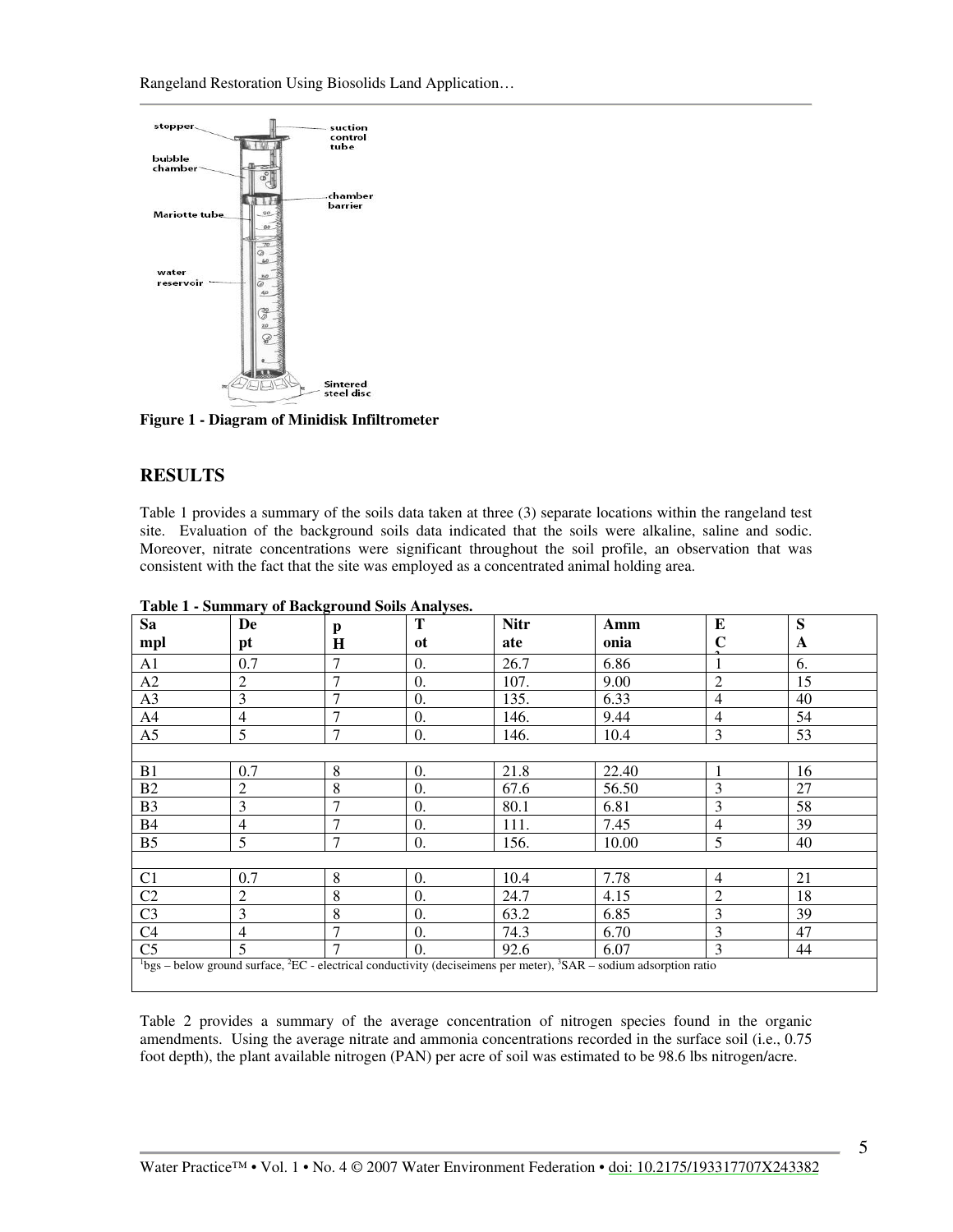| Table 2 - Average Concentration of Nitrogen Species in Organic Amendments. |                                   |                           |                    |  |  |  |  |
|----------------------------------------------------------------------------|-----------------------------------|---------------------------|--------------------|--|--|--|--|
| <b>Organic Amendment Type</b>                                              | <b>Total N</b><br>$\mathscr{G}_o$ | <b>Nitrate</b><br>(mg/kg) | Ammonia<br>(mg/kg) |  |  |  |  |
| <b>Aerobically Digested Biosolids</b>                                      | 5.41                              | 1.71                      | 2.135              |  |  |  |  |
| Anaerobically Digested Biosolids                                           | 5.85                              | 13.40                     | 12.500             |  |  |  |  |
| <b>Beef Cattle Manure</b>                                                  | .76                               | 3.30                      | 3.253              |  |  |  |  |
|                                                                            |                                   |                           |                    |  |  |  |  |

 $\sim$ 

Given a rangeland nitrogen requirement of 150 lbs/acre, the nitrogen-based agronomic rates for the aerobically digested biosolids, anaerobically digested biosolids and beef cattle manure were estimated to be Following 18-months after biosolids land application, all 1.5, 0.8 and 4.3 tons/acre, respectively. rangeland test plots were sampled for forage dry-matter yield, forage nutritional levels as well as specific soil chemical parameters at depths ranging  $0.75$  up to five  $(5)$  feet below the ground surface.

#### **Forage Sampling**

Land application of biosolids and beef cattle manure were observed to increase forage production above that which was recorded for the control plots in all cases (Table 3).

| <b>Organic Amendment Type</b>           | <b>Application Rate</b><br>(Multiple of Agronomic Rate) | Forage Yield $\pm$ std error<br>$(n = 6)$<br>$(lbs/acre - dry weight)$ |
|-----------------------------------------|---------------------------------------------------------|------------------------------------------------------------------------|
| Control                                 | N/A                                                     | $84.1 \pm 45.6$                                                        |
| <b>Aerobically Digested Biosolids</b>   | 1Х                                                      | $423.4 \pm 237.4$                                                      |
| <b>Aerobically Digested Biosolids</b>   | 5X                                                      | $354.2 \pm 225.1$                                                      |
| <b>Aerobically Digested Biosolids</b>   | 10X                                                     | $489.5 \pm 172.7$                                                      |
| <b>Anaerobically Digested Biosolids</b> | 1X                                                      | $612.3 \pm 266.1$                                                      |
| Anaerobically Digested Biosolids        | 5X                                                      | $559.8 \pm 160.9$                                                      |
| Anaerobically Digested Biosolids        | 10X                                                     | $376.0 \pm 157.0$                                                      |
| <b>Beef Cattle Manure</b>               | 1X                                                      | $362.1 \pm 87.1$                                                       |
| <b>Beef Cattle Manure</b>               | 5X                                                      | $129.4 \pm 59.1$                                                       |
| <b>Beef Cattle Manure</b>               | 10X                                                     | $481.7 \pm 233.3$                                                      |

Table 3 - Average Forage Yields from Biosolids Land Treatment.

Application of organic amendments at 1X the agronomic rate indicated that both biosolids and beef cattle manure resulted in significant increases in the dry matter forage yields relative to the control plots. Rangeland plots that had received beef cattle manure experienced a significant reduction in forage yields at 5X the estimate agronomic rate relative to the dry matter yield at 1X the agronomic rate. The reason for this remains unclear. This observation was particularly perplexing given that the dry matter forage yield for beef cattle manure increased when the application rate was increased from 5X to 10X the agronomic rate.

Given the limitations in achieving a perfectly homogeneous application of organic amendment over the test area, it is suspected that the inability to apply beef cattle manure evenly across the test site may have contributed to the confounding results. Visible observation of the test site confirmed the spotty accumulation of beef cattle manure within the 5X test plot. At 10X the estimated agronomic rate, adjustments were made to the surface application system that allowed a more even application. These results underscore the need to consider the physical consistency (i.e., workability) of the organic amendment as well as the type and effectiveness of the surface application equipment (particularly when the organic amendment surface application is not subsequently tilled into the soil).

Preliminary ecological analysis indicated that the dominant plant species found on the control test plots was an invasive species, *Bromus tectorum* or cheat grass, while the dominant vegetative species found on the test plots amended with biosolids and beef cattle manure was *Hordeum marinum gussoneanum* (seaside barley). Other minor plant species found on sites receiving biosolids and beef cattle manure included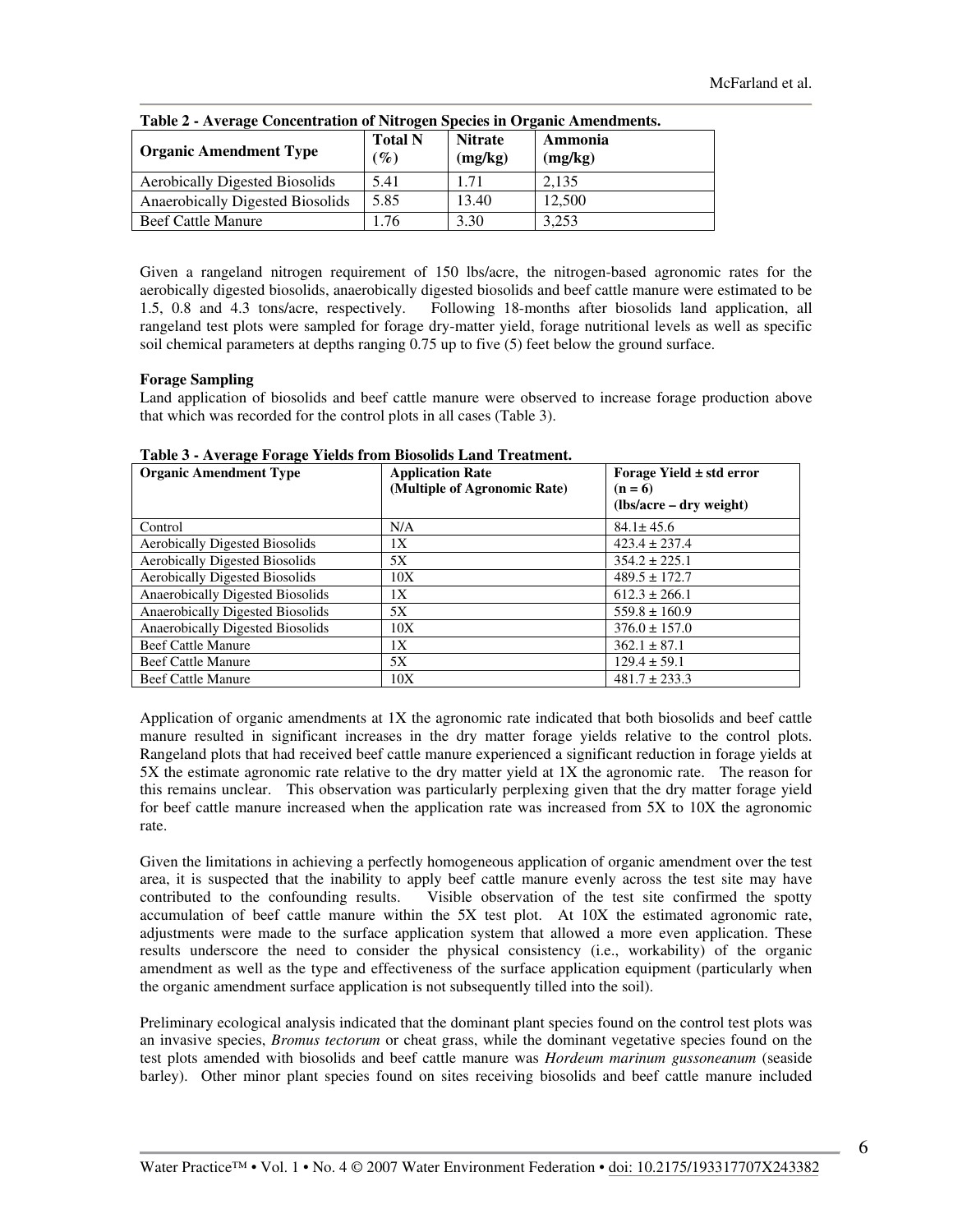Descurania brassicaceae, Halogeton glomeratus (saltlover) and Kochia scoparia (summer cypress) (Jensen, et al., 2000).

#### **Soil Sampling**

Soil sampling results for sites amended with aerobically digested biosolids, anaerobically digested biosolids and beef cattle manure are summarized in Tables 4, 5 and 6, respectively. Nitrate concentrations were observed to increase with increasing depth for all sites. Plant available phosphorus concentrations were found to have their largest values at the soil surface and decreased significantly with soil depth. The behavior of the electrical conductivity was similar to that of nitrate while soil ammonia concentrations remained relatively low for all application rates.

| <b>Biosolids Type</b>    | Depth<br>(f <sup>t</sup> ) | pH   | <b>Nitrate</b><br>(mg/kg) | Ammonia<br>(mg/kg) | Available<br><b>Phosphorus</b><br>(mg/kg) | EC <sup>1</sup><br>(dS/m) | SAR <sup>2</sup> |
|--------------------------|----------------------------|------|---------------------------|--------------------|-------------------------------------------|---------------------------|------------------|
| Aerobically Digested 1X  | 0.75                       | 8.21 | 7.28                      | 1.40               | 7.50                                      | 1.15                      | 5.00             |
| Aerobically Digested 1X  | 2                          | 8.89 | 9.85                      | 1.20               | 2.17                                      | 5.38                      | 22.67            |
| Aerobically Digested 1X  | 3                          | 8.61 | 19.67                     | 1.17               | 2.00                                      | 12.43                     | 47.83            |
| Aerobically Digested 1X  | $\overline{4}$             | 8.23 | 25.49                     | 1.33               | 3.50                                      | 16.45                     | 43.83            |
| Aerobically Digested 1X  | 5                          | 7.92 | 33.03                     | 1.17               | 4.50                                      | 21.58                     | 34.50            |
|                          |                            |      |                           |                    |                                           |                           |                  |
| Aerobically Digested 5X  | 0.75                       | 8.43 | 8.03                      | 3.40               | 10.83                                     | 3.58                      | 25.33            |
| Aerobically Digested 5X  | 2                          | 8.11 | 39.79                     | 1.25               | 3.00                                      | 40.38                     | 121.33           |
| Aerobically Digested 5X  | 3                          | 8.09 | 43.68                     | 1.00               | 2.17                                      | 42.92                     | 89.50            |
| Aerobically Digested 5X  | $\overline{4}$             | 7.89 | 56.30                     | 1.20               | 3.17                                      | 41.42                     | 65.67            |
| Aerobically Digested 5X  | 5                          | 7.71 | 75.72                     | 1.00               | 5.33                                      | 38.07                     | 56.00            |
|                          |                            |      |                           |                    |                                           |                           |                  |
| Aerobically Digested 10X | 0.75                       | 8.30 | 44.02                     | 2.80               | 10.33                                     | 4.77                      | 41.50            |
| Aerobically Digested 10X | 2                          | 8.17 | 105.93                    | 0.50               | 3.17                                      | 30.88                     | 124.40           |
| Aerobically Digested 10X | 3                          | 7.87 | 98.67                     | 0.67               | 2.83                                      | 45.32                     | 92.50            |
| Aerobically Digested 10X | $\overline{4}$             | 7.70 | 105.48                    | 1.00               | 2.60                                      | 51.56                     | 79.40            |
| Aerobically Digested 10X | 5                          | 7.62 | 139.80                    | 2.50               | 6.00                                      | 46.74                     | 67.20            |

| Table 4 - Soil Sampling Results from Sites Amended With Aerobically Digested Biosolids. |
|-----------------------------------------------------------------------------------------|
|-----------------------------------------------------------------------------------------|

<sup>1</sup>EC - Electrical Conductivity (deciseimens per meter)

<sup>2</sup>SAR - Sodium Adsorption Ratio

The behavior of the soil chemical parameters at rangeland test plots that received beef cattle manure was similar to that behavior found at those sites that had received aerobically digested and anaerobically digested biosolids (Table 6). As expected, nitrate concentrations increased both with depth and, in most cases, with increasing organic matter application rate.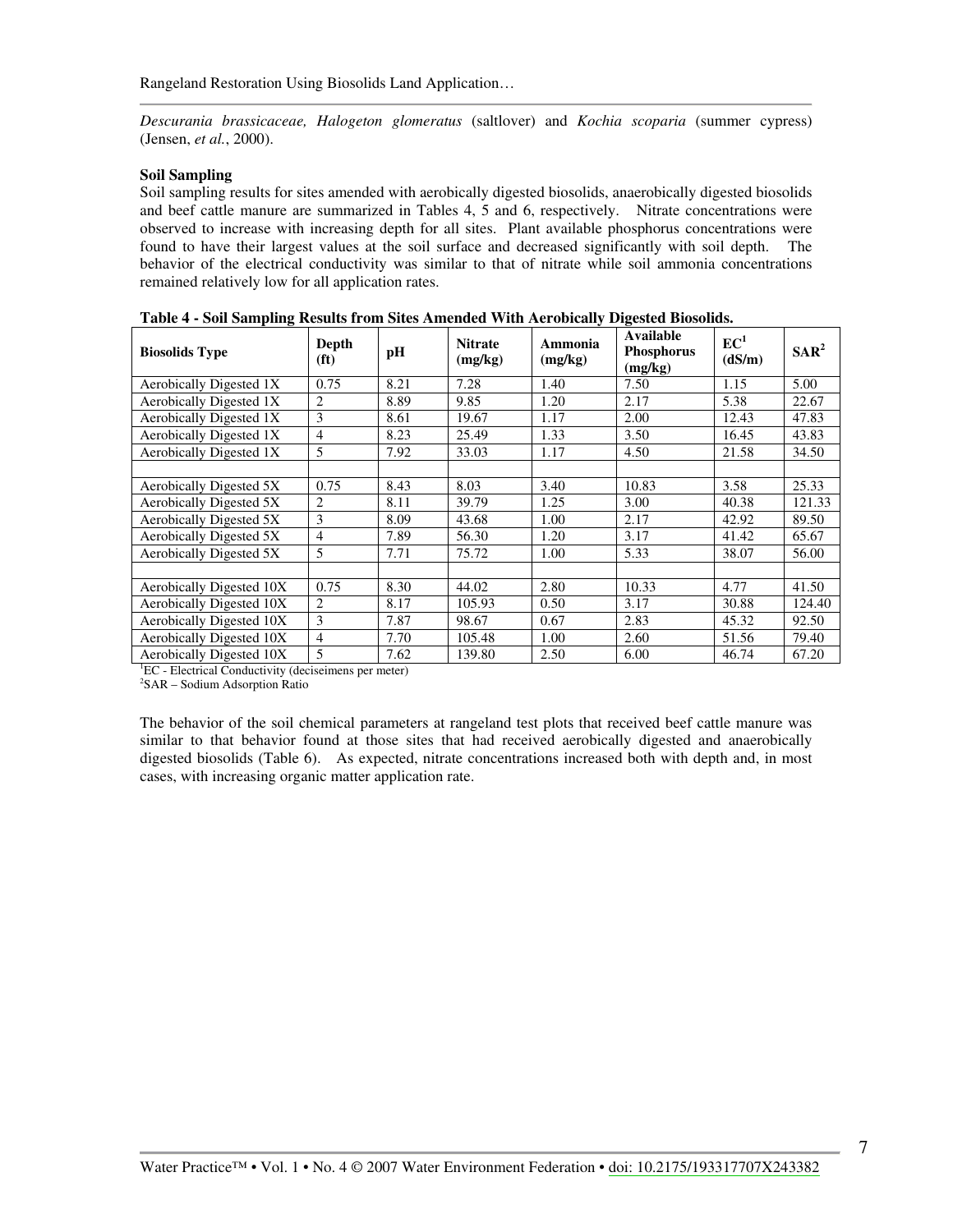| <b>Biosolids Type</b>      | Depth<br>(f <sup>t</sup> ) | pH   | <b>Nitrate</b><br>(mg/kg) | Ammonia<br>(mg/kg) | Available<br><b>Phosphorus</b><br>(mg/kg) | EC <sup>1</sup><br>(dS/m) | $SAR^2$ |
|----------------------------|----------------------------|------|---------------------------|--------------------|-------------------------------------------|---------------------------|---------|
| Anaerobically Digested 1X  | 0.75                       | 8.28 | 42.03                     | 1.00               | 14.00                                     | 5.51                      | 33.17   |
| Anaerobically Digested 1X  | 2                          | 8.26 | 61.93                     | 0.00               | 2.67                                      | 27.28                     | 102.33  |
| Anaerobically Digested 1X  | 3                          | 7.90 | 103.20                    | 1.00               | 2.67                                      | 41.60                     | 79.83   |
| Anaerobically Digested 1X  | $\overline{4}$             | 7.79 | 141.50                    | 0.50               | 4.67                                      | 42.57                     | 67.33   |
| Anaerobically Digested 1X  | 5                          | 7.70 | 195.17                    | 0.25               | 4.67                                      | 46.38                     | 63.17   |
|                            |                            |      |                           |                    |                                           |                           |         |
| Anaerobically Digested 5X  | 0.75                       | 8.34 | 22.68                     | 0.25               | 23.67                                     | 4.39                      | 25.17   |
| Anaerobically Digested 5X  | 2                          | 8.58 | 67.35                     | 0.50               | 8.17                                      | 19.66                     | 96.67   |
| Anaerobically Digested 5X  | 3                          | 8.09 | 65.95                     | 1.00               | 16.50                                     | 31.52                     | 90.83   |
| Anaerobically Digested 5X  | 4                          | 7.89 | 93.60                     | 1.67               | 12.00                                     | 37.55                     | 67.83   |
| Anaerobically Digested 5X  | 5                          | 7.74 | 175.42                    | 1.50               | 11.33                                     | 40.68                     | 55.17   |
|                            |                            |      |                           |                    |                                           |                           |         |
| Anaerobically Digested 10X | 0.75                       | 8.41 | 19.17                     | 2.00               | 9.00                                      | 5.34                      | 31.67   |
| Anaerobically Digested 10X | $\overline{c}$             | 8.26 | 65.92                     | 1.20               | 4.00                                      | 27.39                     | 70.00   |
| Anaerobically Digested 10X | 3                          | 8.08 | 84.10                     | 2.20               | 4.17                                      | 28.82                     | 55.50   |
| Anaerobically Digested 10X | 4                          | 7.91 | 72.25                     | 1.40               | 4.83                                      | 32.42                     | 54.00   |
| Anaerobically Digested 10X | 5                          | 7.77 | 76.52                     | 2.50               | 7.50                                      | 31.07                     | 47.83   |

Table 5 - Soil Sampling Results from Sites Amended With Anaerobically Digested Biosolids.

<sup>1</sup>EC - Electrical Conductivity (deciseimens per meter)

<sup>2</sup>SAR - Sodium Adsorption Ratio

| Table 6 - Soil Sampling Results from Sites Amended With Beef Cattle Manure. |  |  |  |
|-----------------------------------------------------------------------------|--|--|--|
|                                                                             |  |  |  |

| <b>Organic Amendment Type</b> | Depth<br>(f <sup>t</sup> ) | рH   | <b>Nitrate</b><br>(mg/kg) | Ammonia<br>(mg/kg) | Available<br><b>Phosphorus</b><br>(mg/kg) | EC <sup>1</sup><br>(dS/m) | $SAR^2$ |
|-------------------------------|----------------------------|------|---------------------------|--------------------|-------------------------------------------|---------------------------|---------|
| Beef Cattle Manure 1X         | 0.75                       | 8.56 | 5.27                      | 1.93               | 32.08                                     | 3.66                      | 29.33   |
| Beef Cattle Manure 1X         | $\overline{c}$             | 8.26 | 35.63                     | 1.56               | 4.32                                      | 20.65                     | 96.86   |
| Beef Cattle Manure 1X         | 3                          | 7.72 | 72.20                     | 5.56               | 2.95                                      | 36.02                     | 62.15   |
| Beef Cattle Manure 1X         | 4                          | 7.67 | 116.58                    | 1.81               | 8.12                                      | 38.67                     | 53.62   |
| Beef Cattle Manure 1X         | 5                          | 7.59 | 149.25                    | 1.63               | 20.12                                     | 40.24                     | 48.25   |
|                               |                            |      |                           |                    |                                           |                           |         |
| Beef Cattle Manure 5X         | 0.75                       | 8.60 | 14.50                     | 2.92               | 11.75                                     | 4.50                      | 26.00   |
| Beef Cattle Manure 5X         | $\overline{c}$             | 8.44 | 74.10                     | 3.42               | 4.50                                      | 24.78                     | 63.27   |
| Beef Cattle Manure 5X         | 3                          | 8.18 | 99.44                     | 2.69               | 3.82                                      | 31.67                     | 51.58   |
| Beef Cattle Manure 5X         | $\overline{4}$             | 7.97 | 146.88                    | 2.83               | 4.08                                      | 38.23                     | 45.10   |
| Beef Cattle Manure 5X         | 5                          | 7.84 | 156.53                    | 2.74               | 6.87                                      | 105.85                    | 40.13   |
|                               |                            |      |                           |                    |                                           |                           |         |
| Beef Cattle Manure 10X        | 0.75                       | 8.26 | 17.60                     | 5.37               | 62.35                                     | 2.03                      | 8.15    |
| Beef Cattle Manure 10X        | 2                          | 8.65 | 27.40                     | 2.70               | 19.60                                     | 11.60                     | 51.80   |
| Beef Cattle Manure 10X        | 3                          | 8.45 | 63.40                     | 2.80               | 6.62                                      | 15.84                     | 29.94   |
| Beef Cattle Manure 10X        | 4                          | 7.97 | 92.90                     | 3.45               | 7.98                                      | 17.82                     | 21.75   |
| Beef Cattle Manure 10X        | $\overline{\phantom{0}}$   | 7.81 | 117.40                    | 4.90               | 12.45                                     | 14.10                     | 20.07   |

<sup>1</sup>EC - Electrical Conductivity (deciseimens per meter)

<sup>2</sup>SAR - Sodium Adsorption Ratio

The one exception was found in the soil nitrate levels associated with beef cattle manure application at 5X and 10X the estimated agronomic rate. At 10X the estimated agronomic rate, the soil nitrate concentrations were found to be, in general, less than the nitrate concentrations found in soils amended with beef cattle manure at 5X the estimated agronomic rate. It is unclear why lower nitrate levels were found in rangeland test plots amended with 10X the estimated agronomic rate that what were found in either the 1X or 5X beef cattle manure loadings. A possible explanation for this observation is the fact that, at 10X the estimated agronomic rate, the forage yield was significantly larger than that reported from rangeland test plots receiving 1X and/or 5X the estimated agronomic rate. A higher forage yield (and

8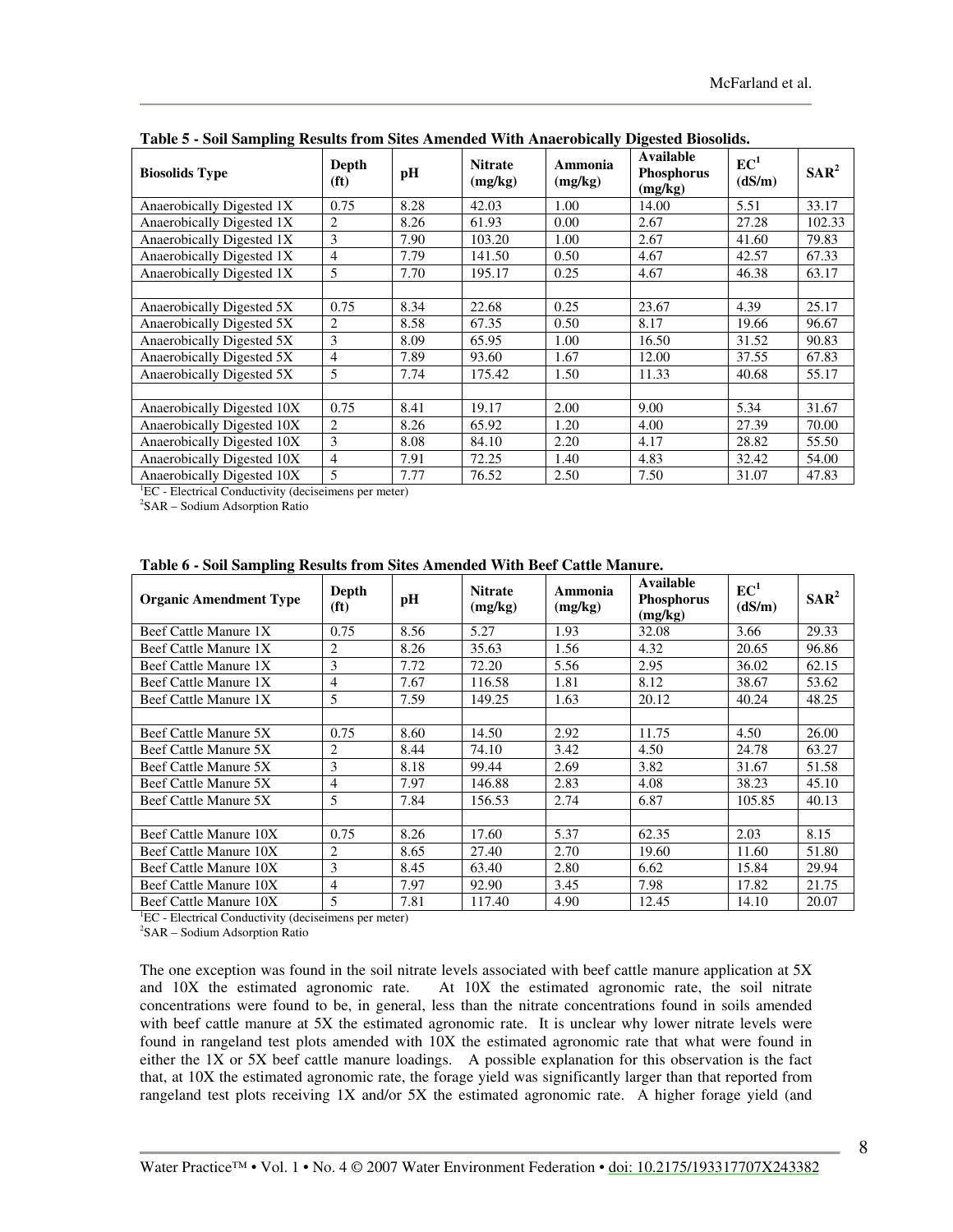presumably a higher nitrate plant uptake) could explain, at least in part, the smaller nitrate concentrations found at sites receiving 10X the estimated agronomic rate.

The impact of biosolids and beef cattle manure land application on forage quality is summarized in Table 7. Results confirmed that, while the average dry matter forage yield of control plots was 84.1 lbs per acre, the dry matter forage yield for aerobically digested biosolids, anaerobically digested biosolids and beef cattle manure ranged from 129.0 to 664.1 lbs per acre.

Although the increase in dry matter forage yield as a result of biosolids land application was not surprising given the fertilizer and soil conditioning value of biosolids, the significant increase in forage quality was both surprising and compelling. Forage from the control plots was found to have a crude protein content of approximately 10.15%, which was lower than the crude protein content found in the forage collected from all biosolids amended rangeland plots. Forage grown on biosolids and beef cattle manure-amended rangelands reported maximum crude protein contents of 19.67%, 15.26% and 14.22% for aerobically digested, anaerobically digested and beef cattle manure biosolids land application sites, respectively.

| <b>Organic Amendment Type</b>           | Application<br>Rate | Forage<br>Dry<br>(lbs/acre) | Crude<br>Protein-<br><b>Dry Mass</b><br>Basis $(\% )$ | <b>Relative</b><br><b>Feed Value</b> | Animal<br><b>Stocking</b><br>Rate* |
|-----------------------------------------|---------------------|-----------------------------|-------------------------------------------------------|--------------------------------------|------------------------------------|
| Control                                 | N/A                 | 84.10                       | 10.15                                                 | 93.53                                | 75.49                              |
|                                         |                     |                             |                                                       |                                      |                                    |
| <b>Aerobically Digested Biosolids</b>   | 1X                  | 423.40                      | 19.40                                                 | 114.04                               | 15.34                              |
| <b>Aerobically Digested Biosolids</b>   | 5X                  | 354.20                      | 19.67                                                 | 117.91                               | 18.94                              |
| <b>Aerobically Digested Biosolids</b>   | 10X                 | 489.50                      | 15.85                                                 | 100.32                               | 13.15                              |
|                                         |                     |                             |                                                       |                                      |                                    |
| <b>Anaerobically Digested Biosolids</b> | 1X                  | 612.25                      | 15.26                                                 | 112.58                               | 10.68                              |
| Anaerobically Digested Biosolids        | 5X                  | 559.84                      | 13.62                                                 | 108.85                               | 11.58                              |
| Anaerobically Digested Biosolids        | 10X                 | 376.03                      | 14.33                                                 | 109.62                               | 17.33                              |
|                                         |                     |                             |                                                       |                                      |                                    |
| <b>Beef Cattle Manure</b>               | 1X                  | 362.15                      | 12.45                                                 | 103.35                               | 17.84                              |
| <b>Beef Cattle Manure</b>               | 5X                  | 129.45                      | 13.67                                                 | 109.74                               | 50.26                              |
| <b>Beef Cattle Manure</b>               | 10X                 | 481.66                      | 14.22                                                 | 120.34                               | 13.86                              |
|                                         |                     |                             |                                                       |                                      |                                    |

Table 7 - Results from Forage Value Analyses.

\*Assumes that one beef cow weighing 1000 lbs is grazing on the rangeland for 120 days.

The environmental and economic implications of enhanced forage quality and quantity as a result of biosolids or beef cattle manure land application are significant particularly in light of its impact on sustainable ranching activities. For example, in examining the animal stocking rate, to support one grazing animal (e.g., 1000 lb beef cow) for 120 days on rangeland having the same nutritional quality and dry matter yield as the control plot would require at least 75.5 acres of land. In comparison, for rangelands that have been amended with aerobically digested, anaerobically digested and beef cattle manure biosolids, the increase in forage nutritional value and quantity could potentially reduce the land needed to support the same animal over the 120-day grazing period to 9.7 acres, 10.7 acres and 13.9 acres, respectively. Increasing the number of grazing animals that can be supported on the same amount of land can significantly reduce the scope of any environmental impact (i.e., reduce the environmental foot print) while increasing the financial revenues for ranching activities.

### **Moisture Infiltration**

Table 8 summarizes the moisture infiltration estimates from each of the test sites utilizing the minidisk infiltrometer. In general, none of the organic amendments were found to significantly affect the moisture infiltration rate of the rangeland test plots relative to the control. Because of soil heterogeneity, the variability in estimated soil moisture infiltration rates was large. Despite the large variations in measured moisture infiltration rates, rangeland sites amended with anaerobically digested biosolids appeared to yield the largest infiltration rates. This observation was consistent with the fact that; 1) because of its nitrogen content, anaerobically digested biosolids yielded the smallest agronomic rate (smallest amount of material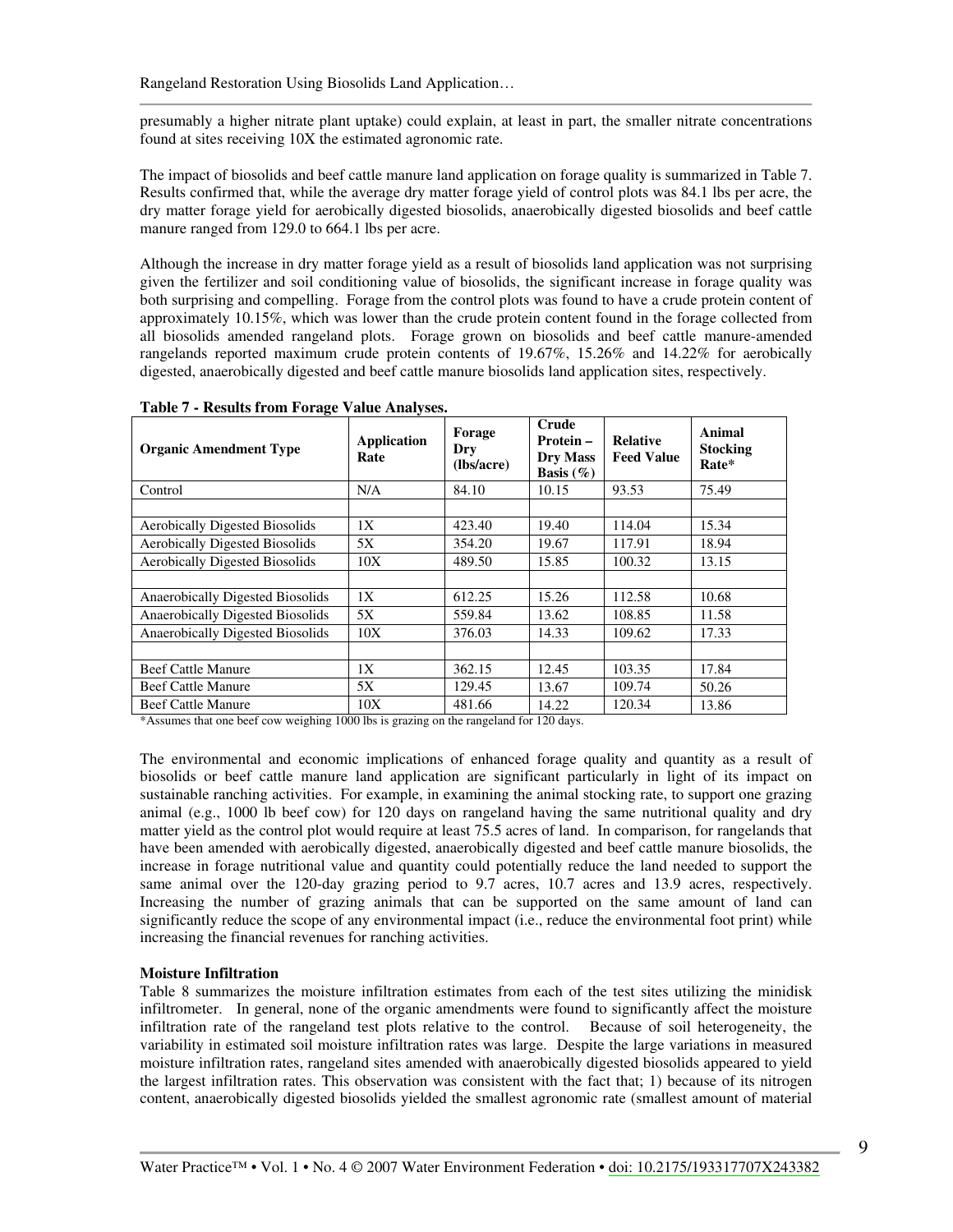land applied) of the three organic amendments evaluated and 2) the rangeland sites receiving anaerobically digested biosolids were associated with the largest forage dry matter production.

| <b>Organic Amendment Type</b>           | <b>Application</b><br>Rate | Average<br><b>Moisture</b><br><b>Infiltration</b><br>Rate<br>(cm/hr) | <b>Standard</b><br><b>Deviation</b><br>(cm/hr) |
|-----------------------------------------|----------------------------|----------------------------------------------------------------------|------------------------------------------------|
| Control                                 | N/A                        | 7.07                                                                 | 2.93                                           |
|                                         |                            |                                                                      |                                                |
| <b>Aerobically Digested Biosolids</b>   | 1X                         | 7.14                                                                 | 4.76                                           |
| <b>Aerobically Digested Biosolids</b>   | 5X                         | 6.02                                                                 | 3.46                                           |
| <b>Aerobically Digested Biosolids</b>   | 10X                        | 4.91                                                                 | 2.84                                           |
|                                         |                            |                                                                      |                                                |
| <b>Anaerobically Digested Biosolids</b> | 1X                         | 8.34                                                                 | 4.93                                           |
| Anaerobically Digested Biosolids        | 5X                         | 9.98                                                                 | 6.16                                           |
| Anaerobically Digested Biosolids        | 10X                        | 9.67                                                                 | 6.99                                           |
|                                         |                            |                                                                      |                                                |
| <b>Beef Cattle Manure</b>               | 1X                         | 9.56                                                                 | 4.93                                           |
| <b>Beef Cattle Manure</b>               | 5X                         | 6.42                                                                 | 3.46                                           |
| <b>Beef Cattle Manure</b>               | 10X                        | 7.74                                                                 | 4.59                                           |

|  | Table 8. Moisture Infiltration Rates Measured on Rangeland Test Sites $(n = 4)$ . |  |  |  |
|--|-----------------------------------------------------------------------------------|--|--|--|
|  |                                                                                   |  |  |  |

## **DISCUSSION**

The land application of biosolids and beef cattle manure was found to be a technically effective and environmentally sound approach for restoring disturbed rangelands. Without supplemental irrigation, tilling or seeding, the land application of aerobically digested biosolids, anaerobically digested biosolids and beef cattle manure at rates much greater than the agronomic rate were demonstrated to lead to significant increases in forage yield when compared to control plots. While the control plots had an average forage yield of 84.1 lbs/acre (dry weight), a maximum forage yield of 664.1 lbs/acre (dry weight) was recorded on rangeland test plots that had received organic amendments.

When comparing nitrate soil concentrations that exist between biosolids types, rangeland test plots receiving aerobically digested biosolids consistently reported higher nitrate levels relative to those rangeland plots receiving anaerobically digested biosolids. There are several possible reasons for this observation including the fact that: 1) a greater fraction of the nitrogen added in the anaerobically digested biosolids was lost from the test plot through ammonia volatilization, 2) denitrification losses of nitrate were larger in rangeland test plots receiving anaerobically digested biosolids, 3) nitrate leaching losses may have been accelerated within the rangeland test plots that received anaerobically digested biosolids or 4) the organic nitrogen mineralization rate may have limited the production of nitrate in rangeland test plots amended with anaerobically digested biosolids.

In all rangeland test plots, the largest plant available phosphorus concentrations were found associated with the surface soil layer (i.e., 0.75 foot depth). This observation was not surprising since phosphorus tends to rapidly react with soil metals (e.g., calcium, iron, etc.) forming relatively insoluble complexes (McFarland, 2001). The accumulation of phosphorus in the surface soils has significant environmental implications. Effective phosphorus management from rangelands amended with biosolids and/or beef cattle manure will require implementation of procedures that minimize soil erosion (e.g., over land moisture flow) as this is the primary mechanisms by which phosphorus can become mobilized and potentially impact surface water quality.

### **CONCLUSIONS**

The enhancement of forage quantity and quality on rangelands amended with biosolids and beef cattle manure underscore the value of land applying organic amendments to restore overgrazed rangelands. Like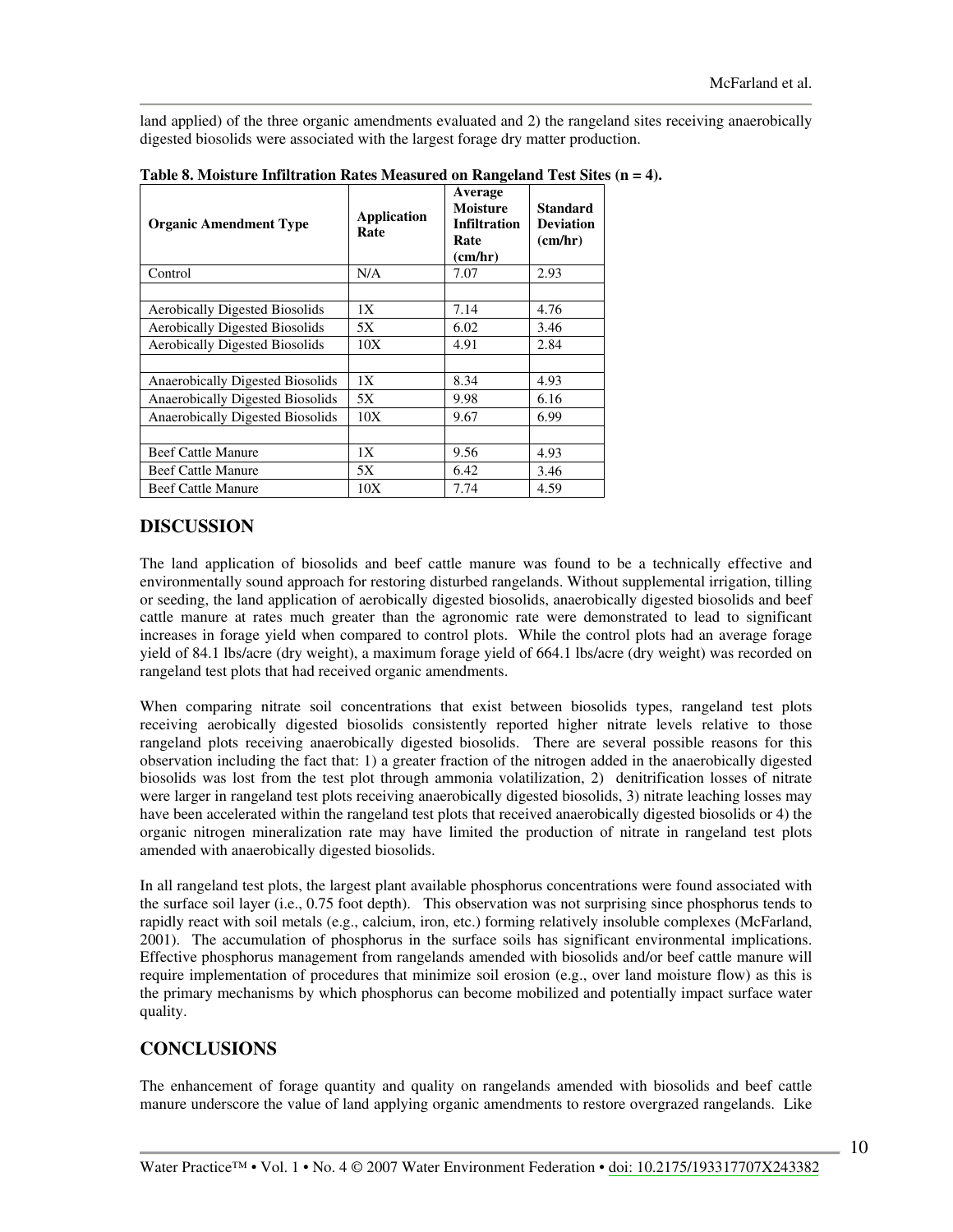beef cattle manure, biosolids represent a valuable and inexhaustible resource of organic matter and plant nutrients that can be utilized to restore the vegetative vigor of disturbed and/or marginal rangelands. Results from the current study demonstrated that land application of biosolids and beef cattle manure not only increases the forage quantity and quality but has the potential to improve the moisture infiltration capacity as well. In summary, the land application of biosolids has the following advantages in restoring disturbed rangelands:

- Reduction in the use of costly, petroleum-based, fertilizers and/or soil amendments
- $\bullet$ Reduction in soil erosion (no tilling, greater plant root density)
- Improved soil aeration/moisture infiltration  $\bullet$
- $\bullet$ Reduction in water use (greater moisture retention capacity)
- Enhanced plant biodiversity

#### **ACKNOWLEDGEMENTS**

The authors would like to thank the following individuals for their support in facilitating the biosolids field demonstration program; Randy Cassidy and Todd Thackery (Ensign Ranches, Inc., Skull Valley, UT), Mike Scharp (Parker Ag Services, Colorado Springs, CO), Dan Olson (Tooele City Wastewater Treatment Plant, Tooele, UT) and Reed Fisher (Central Valley Wastewater Treatment Plant, Salt Lake City, UT). The authors would also like to acknowledge the graduate student financial support received by EPA Region 8 (Denver, CO), State of Utah Division of Water Quality and the Utah Water Research Laboratory (Utah State University, Logan, UT).

### **REFERENCES**

- Baker, D. L.; Guthery, F. S. (1990) "Effect of Continuous Grazing on Habitat and Density of Ground-Foraging Birds in South Texas" Journal of Range Management. 43: 2-5.
- Belyea, R. L.; Steevens, B.; Garner, G.; Whittier, J. C.; Sewell, H. (2005) "Using NDF and ADF to Balance Diets" University of Missouri Extension. Department of Animal Sciences. http://muextension.missouri.edu/explore/agguides/dairy/g03161.htm
- Benton, M. W.; Wester, D. B. (1998) "Biosolids Effects on Tobosagrass and Alkali Sacaton in a Chihuahuan Desert Grassland" Journal of Environmental Quality. 27:199-208.
- Black A. L.; Wright, J. R. (1979) "Range fertilization: Nitrogen and Phosphorus Uptake and Recovery over Time" Journal of Range Management. 32:348-353.
- Clapp, C.E.; Larson, W.E.; Dowdy, R. H. (Editors) (1994) Sewage Sludge: Land Utilization and the Environment Soil Science Society of America, Inc. Madison, Wisconsin
- Evans, R.; Rimer, R.; Sperry, L.; Belnap, J. (2001) Exotic Plant Invasion Alters Nitrogen Dynamics in Arid Grassland" Ecological Applications. 11(5):1301-1310.
- Fleischner, T. L. (1994) Ecological Cost of Livestock Grazing in Western North America" Conservation Biology. 8:629-644.
- Gass, W. B.; Sweeten, J. M. (1992) Benefits of applying sewage sludge on agricultural land. Bull. B-1637. Texas Agric. Ext. Service, College Station.
- Gavlak, R.; Horneck, D.; Miller, R. O.; Amacher, J. K. (2003) Soil, Plant and Water Reference Methods for the Western Region- $2<sup>nd</sup>$  Edition.
- Harris-Pierce, R. L.; Redente, E. F.; Barbarick, K. A. (1995) "Sewage Sludge Application Effects on Runoff Water Quality in a Semi-arid Grassland" Journal of Environmental Quality. 24:175-182.
- Jensen, K.; Horton, H.; Reed, R.; Whitesides, R. (2000) Intermountain Planting Guide U. S. Department of Agriculture Forage and Range Research Laboratory – Logan, Utah
- Jeranyama, P.; Alvaro, D.; Garcia, D. (2004) "Understanding Relative Feed Value (RFV) and Relative Dakota State University. Forage Quality  $(RFQ)$ " South Extension Extra. http://anserv.sdstate.edu/downloads/ExEx8149.pdf
- Keeney, D. R.; Nelson, D. W. (1982) Nitrogen-inorganic forms. In A.L. Page (eds.) Methods of Soil Analysis, part 2. Agron. Monogr. 9, 2<sup>nd</sup> ed. ASA and SSAA, Madison, WI. p. 643-698.

 $\overline{11}$